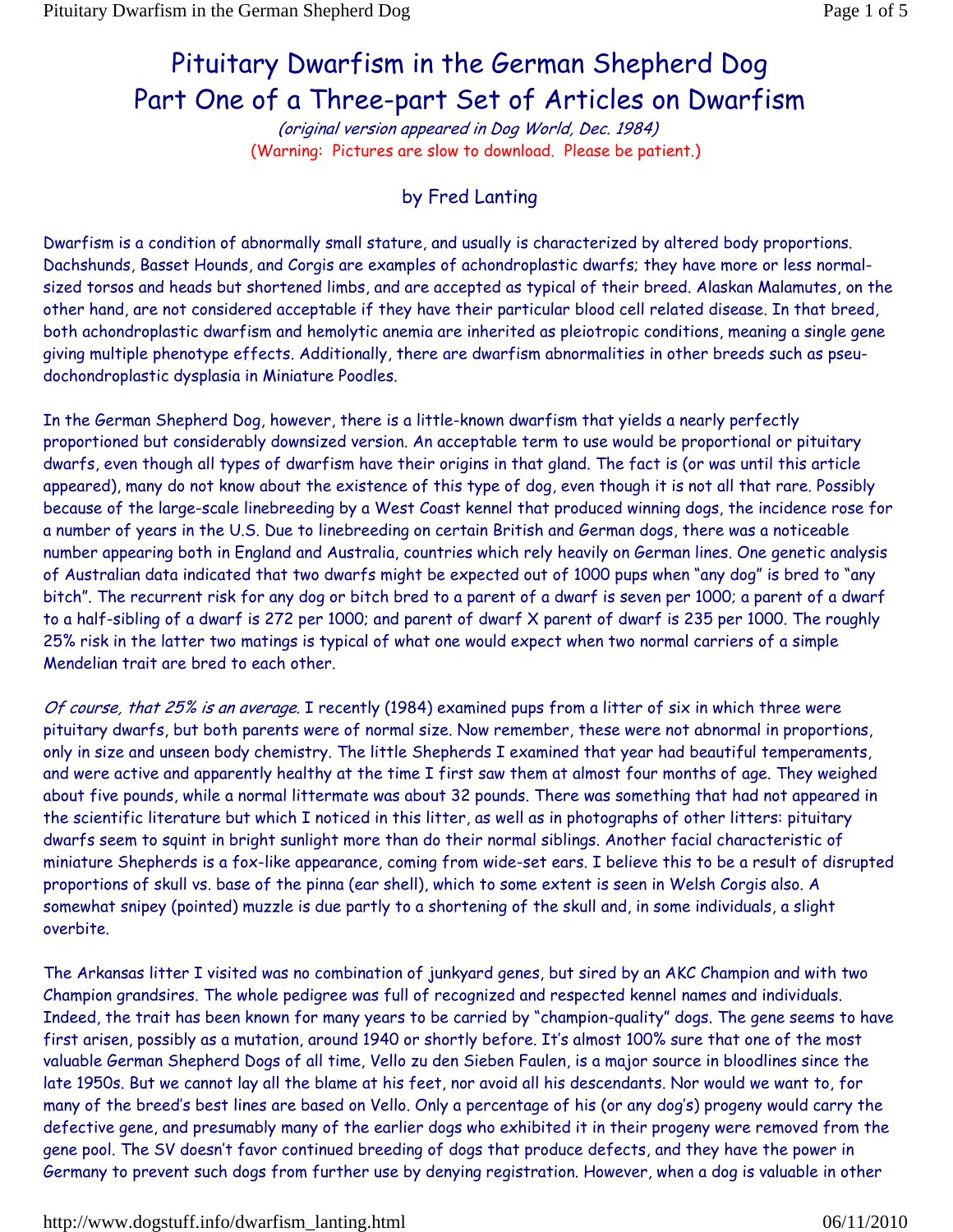respects, such as the Sieger Uran WildsteigerLand, a blind eye is used to look in that direction.

Some non-show lines occasionally come up with pituitary dwarfs, such as the white German Shepherd bitch I found, who at two years of age weighed only 15 pounds (some get as heavy as 30 pounds or so, but most are smaller). Her skin was milk-chocolate in color, thin, wrinkled, dry, and lacking in elasticity or tone. She had almost no hair on the trunk, neck, and wear areas such as buttocks, etc. Primary or guard hairs were present on a few areas of the head and feet, and the rest of the body was either bald or lightly covered with secondary hairs (puppy fuzz or undercoat), which were easily pulled out with the fingers. All these signs are very common in these animals as adults, with the skin ranging from brown to gray in color. Dogs which would otherwise be plush or longcoats usually look like Chinese Crested Dogs — if they live to maturity — with feathery fringes around the ears and feet, and bald elsewhere unless treated with growth and/or thyroid hormones.

External or obvious characteristics aren't the only things different about pituitary dwarfs. Blood chemistry tests show that hormones that are supposed to be circulating may be absent or at very low levels. The methods are too involved to go into here, but briefly stated, there are ways to assay the activity of endocrine glands and amounts of their secretions. The hypophysis (commonly known as pituitary gland) is the "master" gland of the body, situated in the center of the head at the base of the brain. It produces a number of hormones, including GH (growth hormone). IFG (insulin-like growth factor) circulating in the blood is interdependent with GH. The pituitary gland is affected by others, but it is more the director of the body's other endocrine glands, such as the thyroids and gonads. The thyroids have a say in the maturing process, metabolism, development of form and behavior, and physical and mental activity. Muscular weakness and the skin/hair problems described above are due to inadequate or absent thyroid activity, which in turn is due to lack of proper direction from the pituitary. Your veterinarian can explain T3 and T4 to you if you wish to study thyroid function more fully.

The effects of this type of dwarfism can be mitigated or delayed by administration of thyroxine and GH, but this is a very expensive proposition at present. It is thought that if recombinant genetics (gene-splicing) and RNA production of human growth hormone becomes feasible, the price may go down. Dogs apparently respond to human GH, but not the other way around. Eventually, at the age of normal skeletal maturity or a bit later, the growth plates in the dwarf's bones close and no further growth is possible, regardless of GH injections. Another problem in treating the condition is that most owners don't present the pups to a veterinarian until their littermates are twice their size. The affected pup grows normally until three to eight weeks, when the brakes are applied and the normal siblings leave him behind in growth.

Although it is possible that pituitary dwarfism in the GSD is a polygenic disorder of a threshold nature, most investigators so far believe it a result of a simple autosomal (not sex-linked) recessive trait. In most characteristics inherited in this simple method, the recessive gene can be hidden for many generations before it is paired with another identical recessive gene. Genes operate in pairs, and only when both of the pair are the recessive alleles, does the trait manifest itself. When only one recessive gene exists, its dominant partner dictates the normal or dominant phenotype characteristic. It's like a Labrador Retriever that inherits one gene for black coat color and gets the recessive gene for yellow from his other parent. He himself is black, because that first gene is dominant over yellow and does not allow the yellow to predominate or show in the phenotype (appearance).

However, some recessive traits are only partially covered up by the dominant member of such a heterogenous gene pair. Often, one can see the faint hint of a saddle in a sable German Shepherd Dog which is heterogenous (has one sable gene and one black-and-tan gene). Similarly, it may be possible to "see" other recessives through the use of blood tests, examination of the eyes retina, etc. Achondroplastic dwarfism in the Malamute, for example, is connected with a blood cell disorder, both being pleiotropic results of the same defective gene. Because of the effect the pituitary has on thyroid function and on other glands, it may become possible to detect the "carriers" in a GSD litter among whose members some dwarfs have appeared. In a statistically typical litter of 12 produced by two normal-appearing carriers of the recessive gene, suppose three homozygous dwarfs and three pups without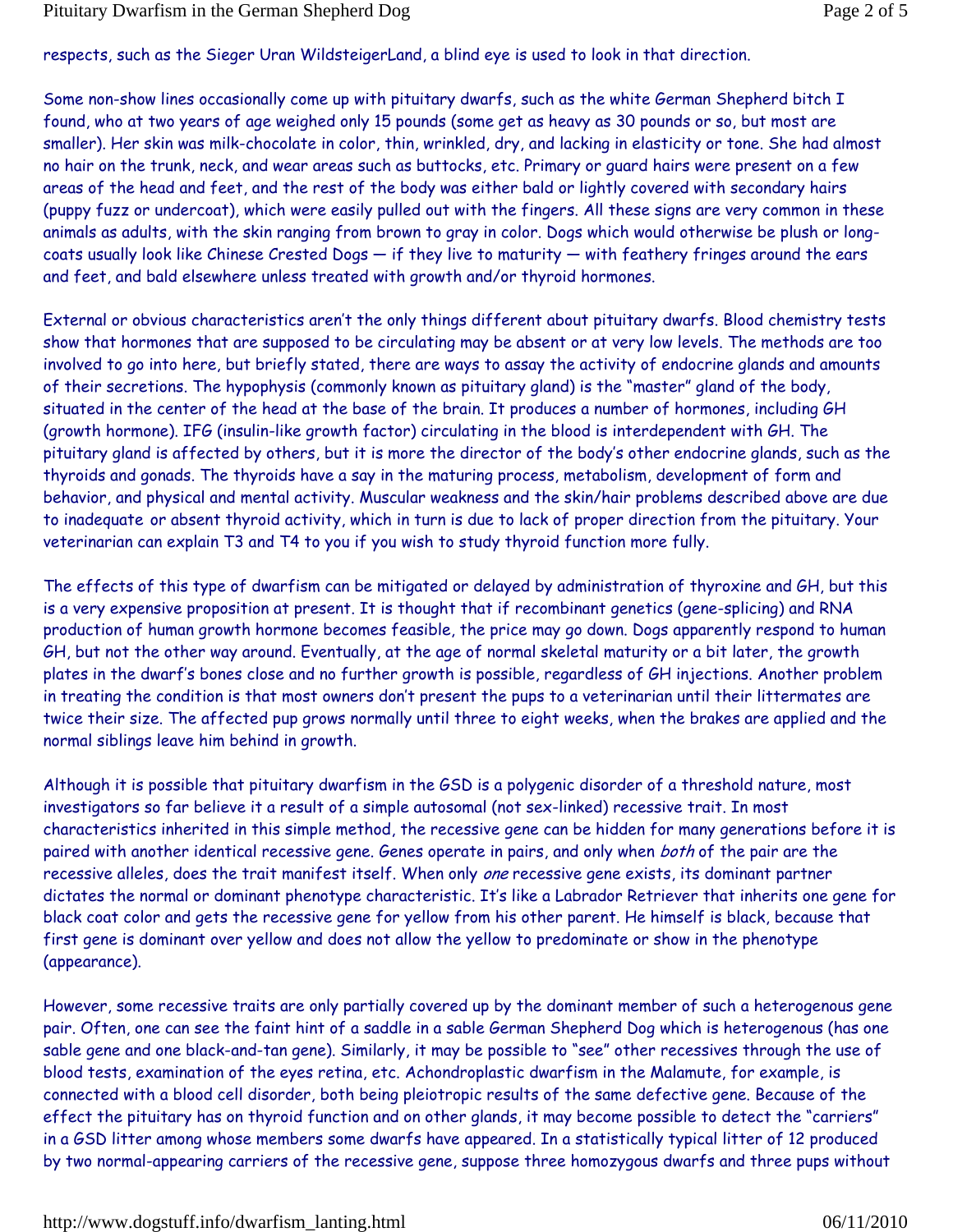the gene. The other six are heterozygous carriers and appear normal (like their parents) but will contribute one recessive gene to each pup they produce in the future.

It is unfortunate that such abnormalities are often hidden from the public by breeders and owners who are fearful, mercenary, proud, or ignorant. Most pups are sold about the time the growth rate difference begins, so many cases reported to veterinarians have been "single incidences" as far as the buyers and their vets could tell. Others may be put down by embarrassed breeders who don't want it known they have produced such anomalies. Since the health of pituitary dwarfs is more precarious than that of normal pups, it can be assumed that many that die at birth, are resorbed during gestation, or die before the trait begins to appear, may be dwarfs. The Arkansas breeder who called me to ask what she had, and invited me to see them, upon discovering half her litter were dwarfs, decided not to put them down and cover up, but rather care for them and share their stories with responsible breeders and veterinary researchers. She even intended to train and show at least one in obedience and was, at this first writing, hoping to persuade the AKC that there are no rules against it. From such an openminded approach, we may be able to make an educated guess as to pedigree origin of the defect, plus discover some means of identifying normal-appearing carriers.

She even briefly entertained hopes to try breeding these dwarfs with each other or with siblings or parents, trying to duplicate the occurrence. I guessed (correctly) that she might find it difficult. Development of the gonads varies from atrophied testicles and absence of estrus to normal testicles and seasons. If she had been successful in reproducing the condition, we may have seen the AKC faced with difficult decisions: they cannot justify withholding registration privileges or show/trial eligibility because of the pure pedigree, so do they create a separate variety within the breed, as exists in Dachshunds, or a separate breed as they did with Norwich and Norfolk Terriers? Doubtful. The only alternative is to keep them in the regular classification and hope judges will not place them for reasons of not being of sufficient breed type. The German club has disqualifications for those outside size limits; the AKC does not. By the way, for several years, a pituitary dwarf attended the German Sieger Show (as a spectator) and was seen by thousands.

One problem I can foresee in attempts at breeding these, besides lowered fertility, is whelping. Pituitary dwarfs start life off at normal size, which for a Shepherd is in the neighborhood of one pound, give or take about four or five ounces depending on the number of whelps. If a dwarf bitch were impregnated (artifically, of course) by a normal-sized carrier male, some of the whelps could be normal sized and the bitch would not be able to pass them or possibly even carry them without damage to them and/or herself. If a normal-sized carrier bitch were bred to a dwarf male, it shouldn't be any more of a problem than when two normal-sized dogs with the recessives are mated together. So far, nobody has engineered such a mating, to my knowledge.

Size of the dwarfs varies a great deal. As of this (1984) writing, the ones I have examined were 5.5 months old and weighed seven pounds. Others at skeletal maturity (when growth plates close and bones don't grow any longer) have been reported to weigh from under 15 pounds to slightly over 30 pounds. Normal weights for GSD bitches are 55-75 pounds, and for males 70-90 pounds. It's not unusual for a bitch to give birth to ten pounds of puppies, plus carry the extra weight of fluid and placental tissue. For a dwarf bitch, that percentage would be impossible, I would think.

The variable size of the pituitary dwarf Shepherds reported so far is an indication of the possibilities that the trait itself could be a threshold polygenic trait (unlikely), but the variation could also result from modifier genes governing varying time of growth cessation. There are some differences in absence, presence, or level of growth hormone in untreated dwarfs, and those that grow to be larger than others before the growth plates close may simply have more GH. Since the "problem" has been swept under the rug so often, and is rare enough to begin with, professors at veterinary colleges are in disagreement over the meager information that is available. Thanks to the breeder in Arkansas, several universities and the Morris Animal Foundation were currently studying the data and the dogs.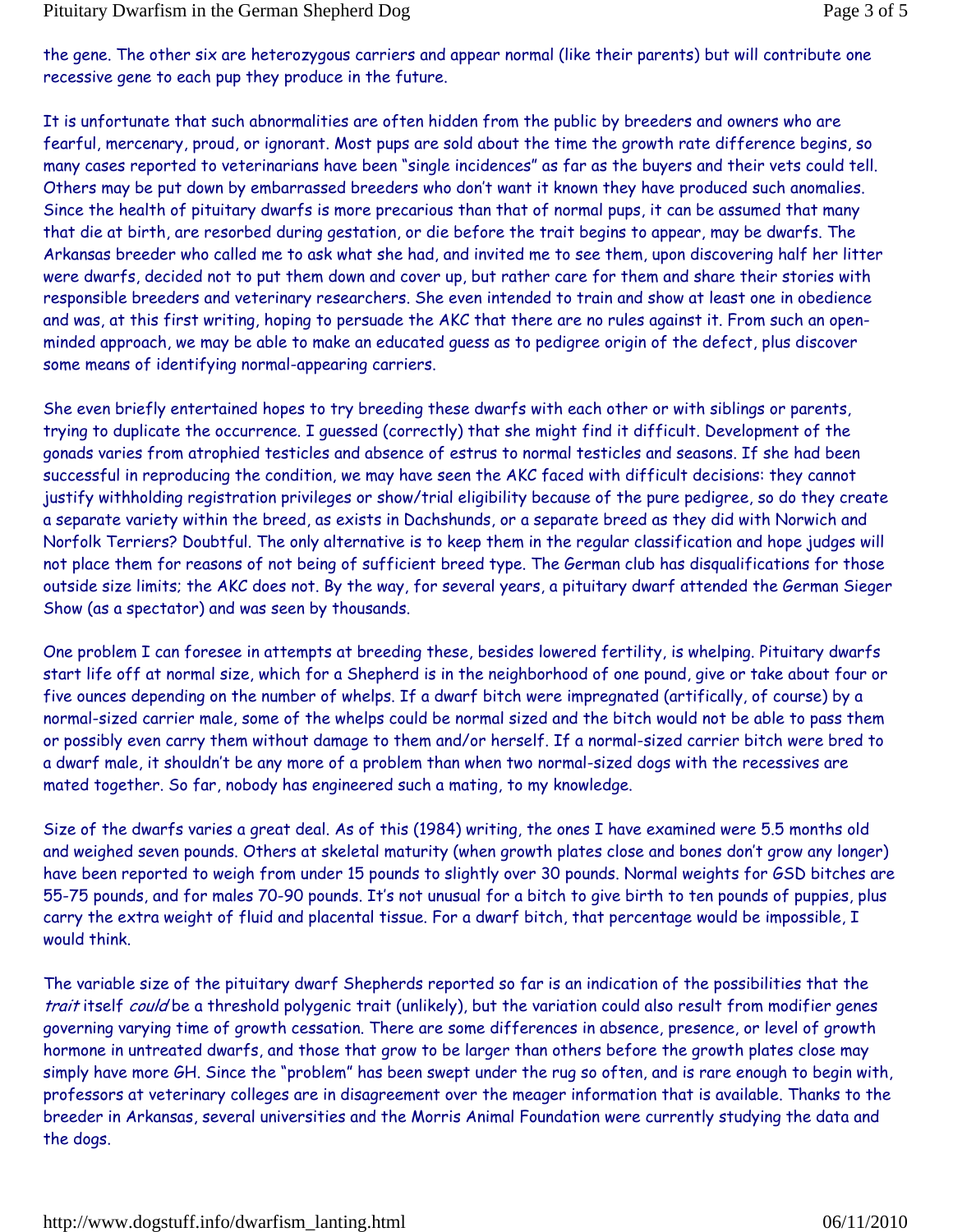This type of pituitary dwarfism involves the German Shepherd Dog, but a breed from the Russia-Finland border, called the Karelian Bear Dog, is also affected. The reason is that the Karelian (Finnish spelling is Carelian) has the GSD as part of its ancestry, and the affected individuals had some GSD carriers in their pedigrees. The scientific literature has reported one Yorkshire Terrier, one "Toy Pinscher", and two "Spitzes" as well, but it is highly doubtful that those are the same genetic defect. If I find several examples, as there are in the GSD, I'll withdraw my doubts.



Three littermates, two with the pituitary dwarfism defect. It is probable that the intermediate-size pup on the left was able to utilize more growth hormone and delay the closure of physes (ossification of cartilage). Photo courtesy Prof. E. Andresen, Copenhagen.



Priscilla, a four-year-old pituitary dwarf**.** Her coat was maintained by regulating her thyroid hormone levels.



The author with two littermates of Priscilla at about 4 months of age.